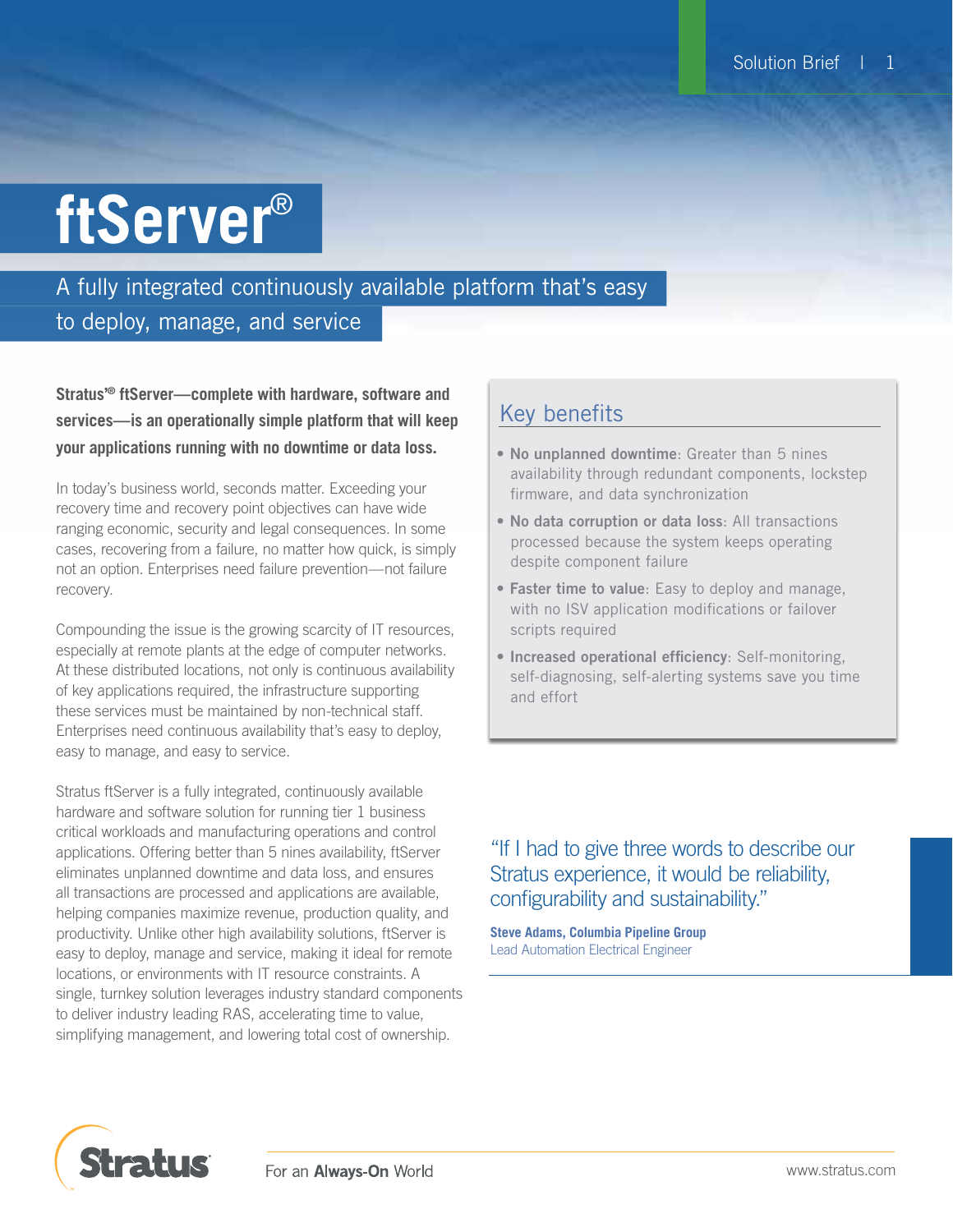## ftServer features

A fully integrated hardware and software solution for delivering continuously available applications and data services, Stratus ftServer helps companies maximize revenue, production quality, and productivity. Five key features help make ftServer easy to deploy, easy to manage, and easy to service:



### **Automated Uptime Layer**

 Unique to Stratus, redundant field programmable gate arrays, data paths, and lockstep firmware provide the processor synchronization, data replication, and logic needed to ensure continuous availability, even in the event of a hardware component failure.



## **Single system with redundant hardware**

Every single ftServer system is made up of two identical customer replaceable units (CRUs) – each with their own processors, memory, and storage. All redundant components and subsystems are packaged as a single system, reducing licensing costs and simplifying management.



#### **Industry standard components**

 ftServer uses the same chipsets, DIMMs, and drives, as those found in other industry standard x86 systems. It also uses standard shrink-wrapped operating system and virtualization software, for ease of management and faster time to value.



#### **Active Service Architecture**

 ftServer's automated self-monitoring, alerting, self-diagnosing, and remediation capabilities are enabled by its Active Service Architecture. By simplifying ftServer monitoring and management, and by filtering issues which require action, Stratus saves companies time and effort.



## **Hot swappable customer replaceable units**

 ftServer is designed for serviceability, with hot swappable CRUs that can be removed without powering down the system, and replaced without using special tools. That and automatic data re-synchronization make ftServer suitable for deployment in remote manufacturing locations, or locations with limited IT resources.

## ftServer models

ftServer is easy to deploy, easy to manage, and easy to service. Three different ftServer models meet most every enterprise workload, environment, and budget.

#### **ftServer 2900**

Affordability for stable, fixed standalone applications in remote offices, branch offices, or shop floor locations

## **ftServer 4900**

Versatility for rapidly growing or evolving applications in regional offices, remote plants, or regional data centers

## **ftServer 6900**

High performance for data-intensive or transaction-intensive applications in larger remote plants or corporate data centers

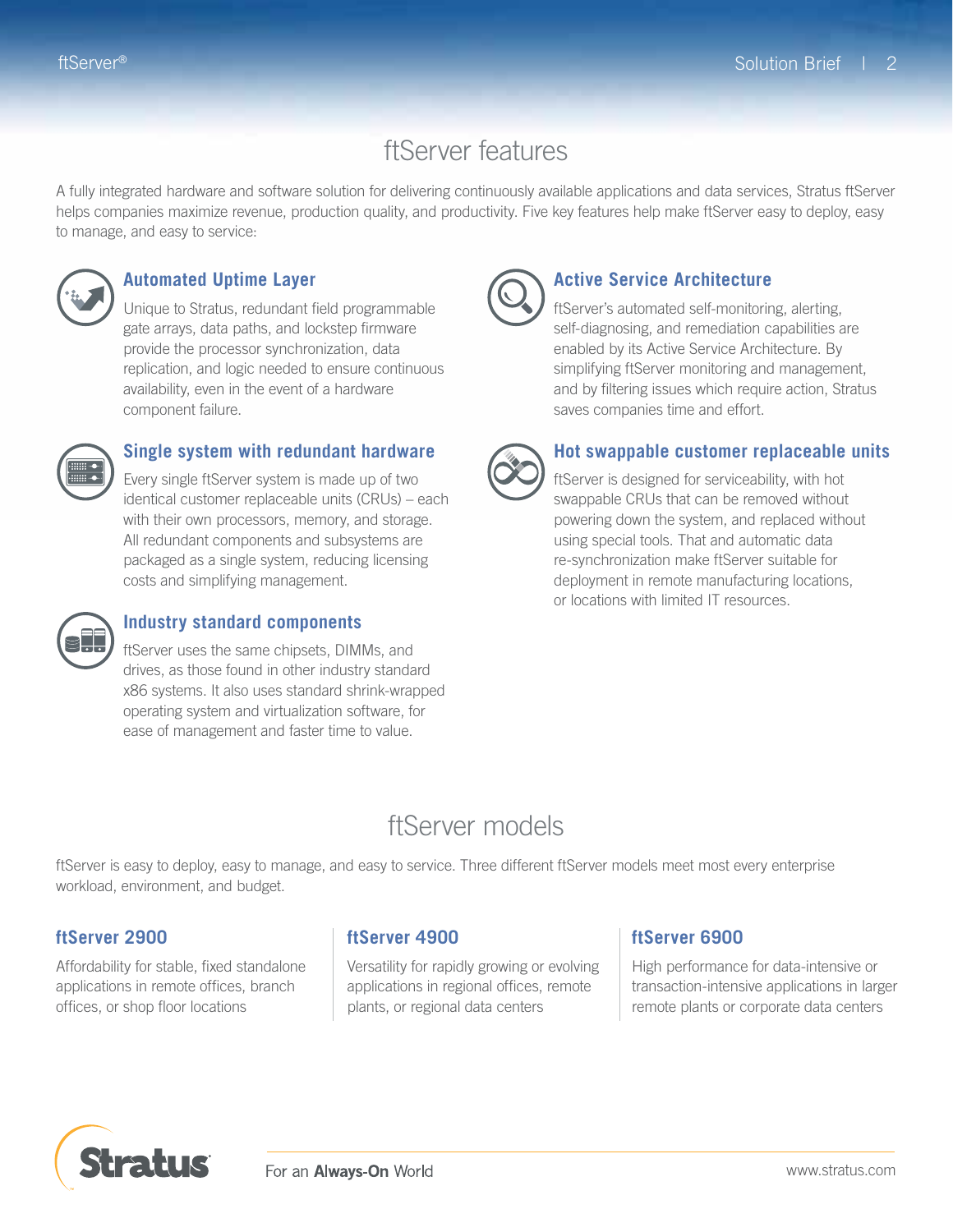| <b>ftServer System Specifications</b>   | 2900                                                                      | 4900                                                                                     | 6900                                             |
|-----------------------------------------|---------------------------------------------------------------------------|------------------------------------------------------------------------------------------|--------------------------------------------------|
| <b>Processors</b>                       |                                                                           |                                                                                          |                                                  |
| Processor(s)                            | 1 x Intel <sup>®</sup> Xeon <sup>®</sup> Silver 4114<br>processor 2.2 GHz | 2 x Intel <sup>®</sup> Xeon® Silver 4114<br>processor 2.2 GHz                            | 2 x Intel® Xeon® Gold 6127M<br>processor 2.2 GHz |
| Intel <sup>®</sup> Hyper-threaded Cores | 10 per processor (10 per CRU)                                             | 10 per processor (20 per CRU)                                                            | 16 per processor (32 per CRU)                    |
| Threads                                 | 20 per processor (20 per CRU)                                             | 20 per processor (40 per CRU)                                                            | 32 per processor (64 per CRU)                    |
| Intel UPI speed                         | 9.6 GT/s                                                                  | 9.6 GT/s                                                                                 | 10.4 GT/s                                        |
| Maximum memory bandwidth                | 76.8 GB/s                                                                 | 192 GB/s                                                                                 | 192 GB/s                                         |
| <b>Memory</b>                           |                                                                           |                                                                                          |                                                  |
| Min/max memory                          | 16 GB / 128 GB DDR4                                                       | 32 GB / 512 GB DDR4                                                                      | 64 GB / 640 GB DDR4                              |
| <b>DIMM</b> slots                       | 16 (8 per CRU)                                                            | 40 (20 per CRU)                                                                          | 40 (20 per CRU)                                  |
| <b>I/O Subsystem</b>                    |                                                                           |                                                                                          |                                                  |
| Integrated PCIe® adapter slots          | 4 PCIe 3 x8<br>$(2 \text{ per CRU})$                                      | 4 PCIe 3 x8<br>(2 per CRU)                                                               | 4 PCIe 3 x8<br>(2 per CRU)                       |
| Additional PCIe adapter slots           | N/A                                                                       | 4 PCIe 3 x8 (optional)<br>(2 per CRU)                                                    | 4 PCle 3 x8 (included)<br>(2 per CRU)            |
| <b>Storage Subsystem</b>                |                                                                           |                                                                                          |                                                  |
| Internal system drive bays              | 12 Gb SAS 2.5"<br>(8 per CRU)                                             | 12 Gb SAS 2.5"<br>(8 per CRU)                                                            | 12 Gb SAS 2.5"<br>(8 per CRU)                    |
| Internal SAS disk drives                |                                                                           | Please visit www.stratus.com/ftserver/disks for a complete list of supported disk drives |                                                  |
| ftScalable Storage Subsystem            |                                                                           |                                                                                          |                                                  |
| Expansion drive slots (RAID)            | Up to 144                                                                 | Up to 144                                                                                | Up to 144                                        |
| RAID levels                             | 1, 5, 6, 10                                                               | 1, 5, 6, 10                                                                              | 1, 5, 6, 10                                      |
| Drive types                             |                                                                           | Please visit www.stratus.com/ftserver/disks for a complete list of supported disk drives |                                                  |
| <b>Embedded I/O</b>                     |                                                                           |                                                                                          |                                                  |
| 10/100/1000 Ethernet ports              | 4 (2 per CRU)                                                             | 4 (2 per CRU)                                                                            | 4 (2 per CRU)                                    |
| 10 Gb Ethernet ports                    | N/A                                                                       | 4 (2 per CRU)                                                                            | 4 (2 per CRU)                                    |
| 10/100 Management<br>Ethernet ports     | 2(1 <sub>per</sub> CRU)                                                   | 2(1 <sub>per</sub> CRU)                                                                  | 2(1 <sub>per</sub> CRU)                          |
| DVD-R/W                                 | $\mathbf{1}$                                                              | $\mathbf{1}$                                                                             | $\mathbf{1}$                                     |
| Serial (com) ports                      | 2 (9-pin) ports per system                                                | 2 (9-pin) ports per system                                                               | 2 (9-pin) ports per system                       |
| USB ports                               | 4 USB 2.0 and 4 USB 3.0<br>(non-redundant)                                | 4 USB 2.0 and 4 USB 3.0<br>(non-redundant)                                               | 4 USB 2.0 and 4 USB 3.0<br>(non-redundant)       |
| <b>Manageability</b>                    |                                                                           |                                                                                          |                                                  |
| Baseboard management controller         | Standard                                                                  | Standard                                                                                 | Standard                                         |
| Virtual Technician Module (VTM)         | Standard                                                                  | Standard                                                                                 | Standard                                         |
| Graphics adapter                        | 1 VGA port per system                                                     | 1 VGA port per system                                                                    | 1 VGA port per system                            |